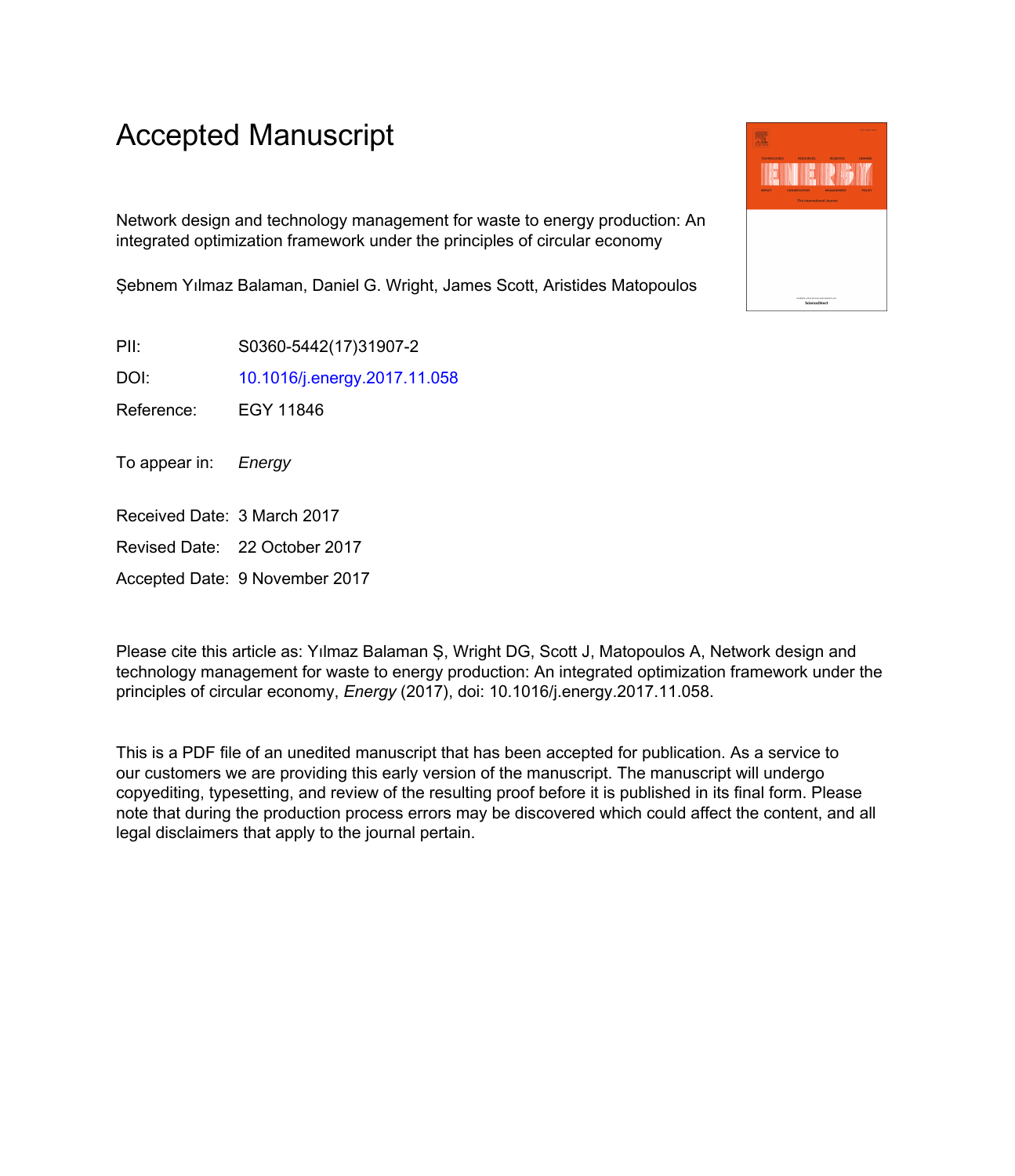### Network design and technology management for waste to energy production: an integrated

#### **optimization framework under the principles of circular economy**

*Şebnem Yılmaz Balaman\* Department of Industrial Engineering, Dokuz Eylül University, Tinaztepe Campus, 35160, İzmir, Turkey* 

> *Daniel G.Wright European Bioenergy Research Institute (EBRI) Aston University, Aston Triangle Birmingham, B4 7ET, UK*

> *James Scott European Bioenergy Research Institute (EBRI) Aston University, Aston Triangle Birmingham, B4 7ET, UK*

*Aristides Matopoulos Aston Logistics & Systems Institute (ALSI), School of Engineering & Applied Science, Aston University, Aston Triangle, Birmingham, B4 7ET, UK* 

#### **Abstract**

Aston University, Aston Trangle<br> *Mirmingham, B47ET, UK*<br> *James Scott*<br> *Larence Scott*<br> *Matterings Wesearch Institute (EBRI)*<br>
Aston University, Aston Trangle<br> *Arton Logistics & Systems Institute (ALSI), School of*<br> *A* The design of waste to bioenergy supply chains (W-BESC) is critically important for meeting the circular economy (CE) goals, whilst also ensuring environmental sustainability in the planning and operation of energy systems. This study develops a novel optimization methodology to aid sustainable design and planning of W-BESC that comprise multiple technologies as well as multiple product and feedstock types. The methodology identifies the optimum supply chain configuration and plans the logistics operations in a given region to meet the energy demand of specified nodes. A scenario based fuzzy multi objective modelling approach is proposed and utilized to capture the economic and environmental sustainability aspects in the same framework. We test the proposed model using the entire West Midlands (WM) region from the United Kingdom (UK) as a case study. In this scope, a comprehensive regional supply chain is designed to meet the energy and biofertilizer demand of specific nodes considering available waste and crop type biomass in the region. Further analysis is conducted to reveal the impacts of main economic and technological parameters on the supply chain performance indicators.

**Keywords:** Waste to energy supply chains; Network design; Technology management; Mathematical

modelling; Fuzzy multi objective decision making

\*Corresponding author.

E-mail address: s.yilmaz@deu.edu.tr (Şebnem Yılmaz Balaman)

#### **1.Introduction**

CE fundamentally lies on the idea of transforming products, production systems and supply chains in order to establish workable relationships between ecological systems and economic growth, pushing also the frontiers of environmental sustainability. The focus is on the creation of self-sustaining production systems in which materials are used over and over again (Genovese et al., 2015). Incorporating these CE principles into the supply chain planning and management strategies for energy systems, is important for minimizing material flows and for reducing unintended negative consequences of production processes (Srivastava, 2007).